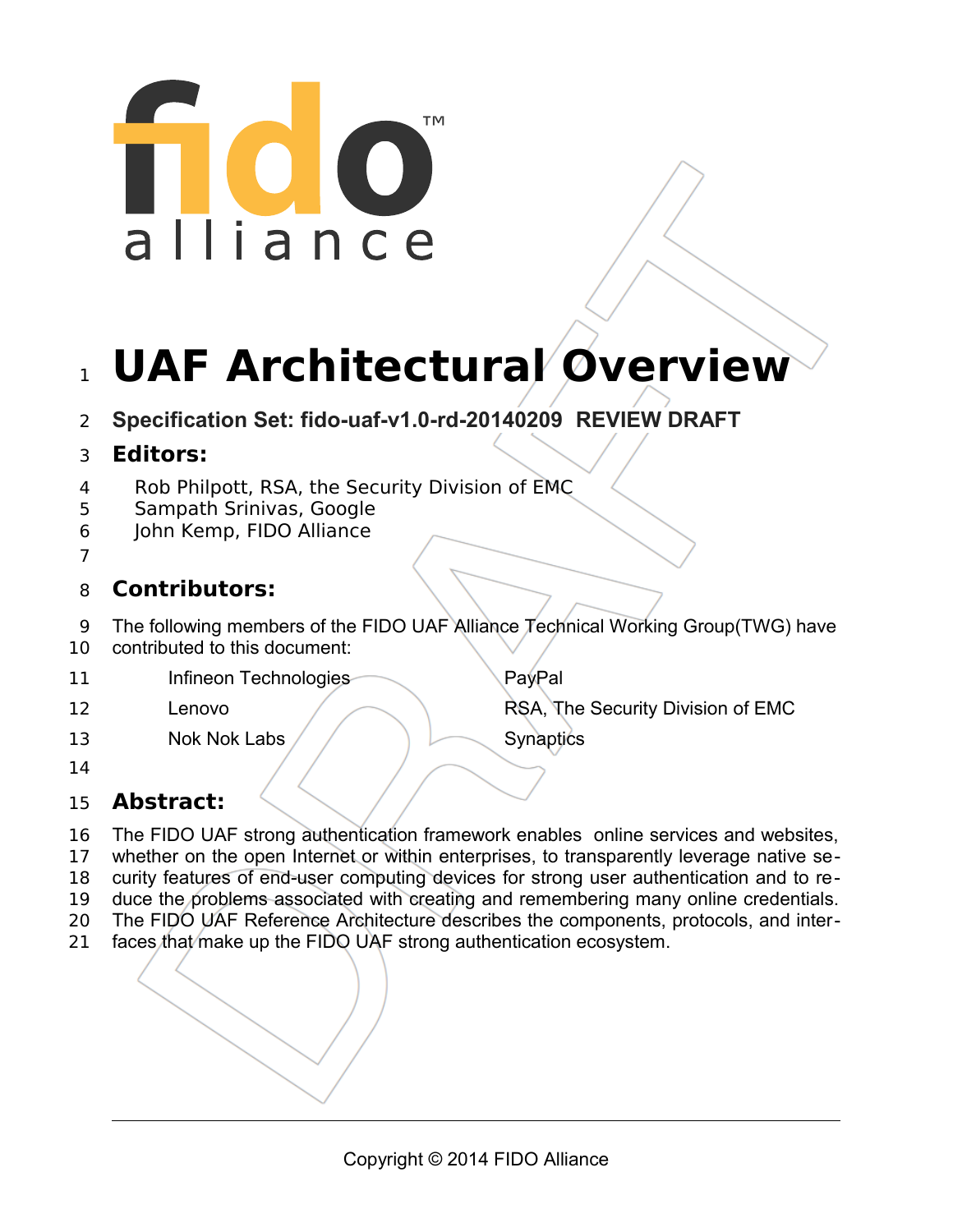### **Status:** 22

- This Specification has been prepared by FIDO Alliance, Inc. **This is a Review Draft**  23
- **Specification and is not intended to be a basis for any implementations as the**  24
- **Specification may change**. Permission is hereby granted to use the Specification 25
- solely for the purpose of reviewing the Specification. No rights are granted to prepare 26
- derivative works of this Specification. Entities seeking permission to reproduce portions 27
- of this Specification for other uses must contact the FIDO Alliance to determine whether 28
- an appropriate license for such use is available. 29
- Implementation of certain elements of this Specification may require licenses under third 30
- party intellectual property rights, including without limitation, patent rights. The FIDO Al-31
- liance, Inc. and its Members and any other contributors to the Specification are not, and 32
- shall not be held, responsible in any manner for identifying or failing to identify any or all 33
- such third party intellectual property rights. 34
- THIS FIDO ALLIANCE SPECIFICATION IS PROVIDED "AS IS" AND WITHOUT ANY 35
- WARRANTY OF ANY KIND, INCLUDING, WITHOUT LIMITATION, ANY EXPRESS OR 36
- IMPLIED WARRANTY OF NON-INFRINGEMENT, MERCHANTABILITY OR FITNESS 37
- FOR A PARTICULAR PURPOSE. 38
- 39
- Copyright © 2014 FIDO Alliance, Inc. All rights reserved. 40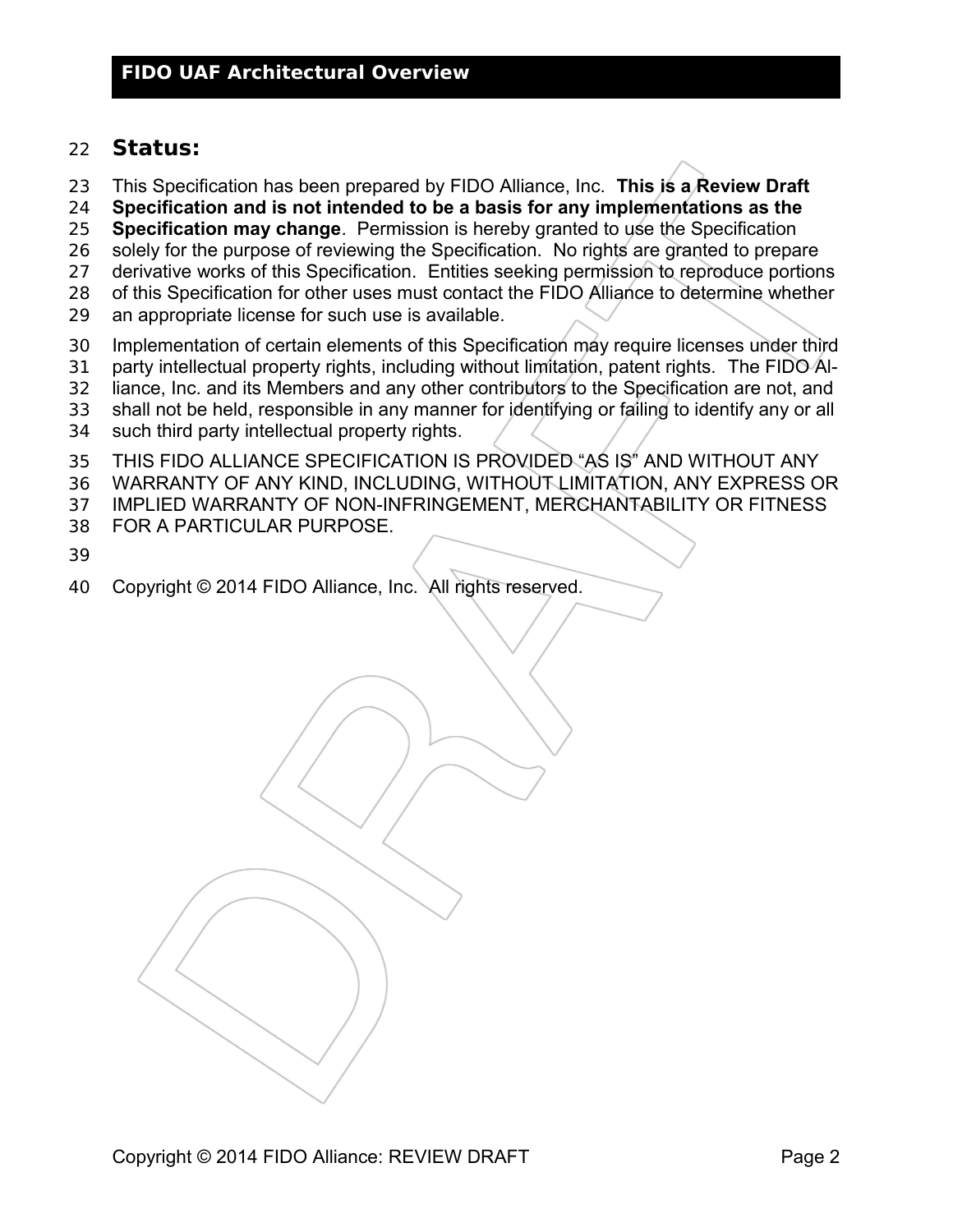# **Table of Contents**

| 3 FIDO UAF Usage Scenarios and Protocol Message Flows13      |  |
|--------------------------------------------------------------|--|
| 3.1 FIDO UAF Authenticator Acquisition and User Enrollment13 |  |
|                                                              |  |
|                                                              |  |
|                                                              |  |
|                                                              |  |
| 3.6 Adoption of New Types of FIDO UAF Authenticators17       |  |
|                                                              |  |
|                                                              |  |
|                                                              |  |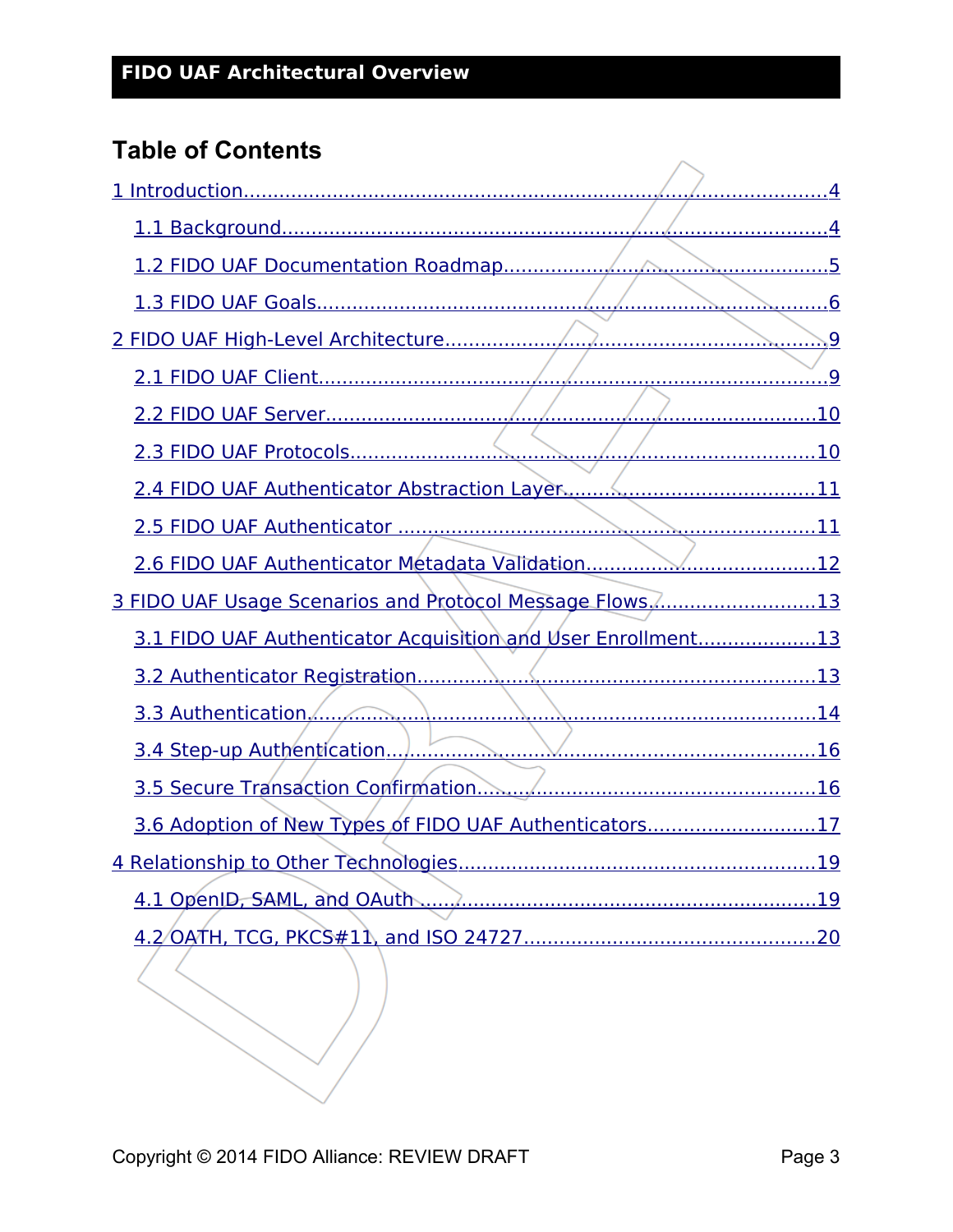# <span id="page-3-0"></span>**1 Introduction** 41

- This document describes the FIDO Universal Authentication Framework (UAF) Refer-42
- ence Architecture. The target audience for this document is decision makers and techni-43
- cal architects who need a high-level understanding of the FIDO UAF strong authentica-44
- tion solution and its relationship to other relevant industry standards. 45
- The FIDO UAF specifications are as follows: 46
- **1. FIDO UAF Protocol** 47
- **2. FIDO UAF Application API and Transport Binding** 48
- **3. FIDO UAF Authenticator Commands** 49
- **4. FIDO UAF Authenticator-Specific Module API** 50
- **5. FIDO UAF Authenticator Metadata** 51
- **6. FIDO Registry of Predefined Values** 52
- **7. FIDO Security Reference** 53
- A glossary of terms used in the FIDO specifications is also available: 54
- **8. FIDO Glossary** 55
- These documents may all be found on the FIDO Alliance website at 56
- <http://fidoalliance.org/specifications/download/> 57

### <span id="page-3-1"></span>**1.1 Background** 58

- The FIDO Alliance mission is to change the nature of online strong authentication by: 59
- Developing technical specifications defining open, scalable, interoperable mechanisms that supplant reliance on passwords to securely authenticate users of online services. 60 61 62
- Operating industry programs to help ensure successful worldwide adoption of the specifications. 63 64
- Submitting mature technical specifications to recognized standards development organization(s) for formal standardization. 65 66
- The core ideas driving the FIDO Alliance's efforts are 1) ease of use, 2) privacy and se-67
- curity, and 3) standardization. The primary objective is to enable online services and 68
- websites, whether on the open Internet or within enterprises, to leverage native security 69
- features of end-user computing devices for strong user authentication and to reduce the 70
- problems associated with creating and remembering many online credentials. 71
- There are two key protocols included in the FIDO architecture that cater to two basic op-72
- tions for user experience when dealing with Internet services. The two protocols share 73
- many of underpinnings but are tuned to the specific intended use cases. 74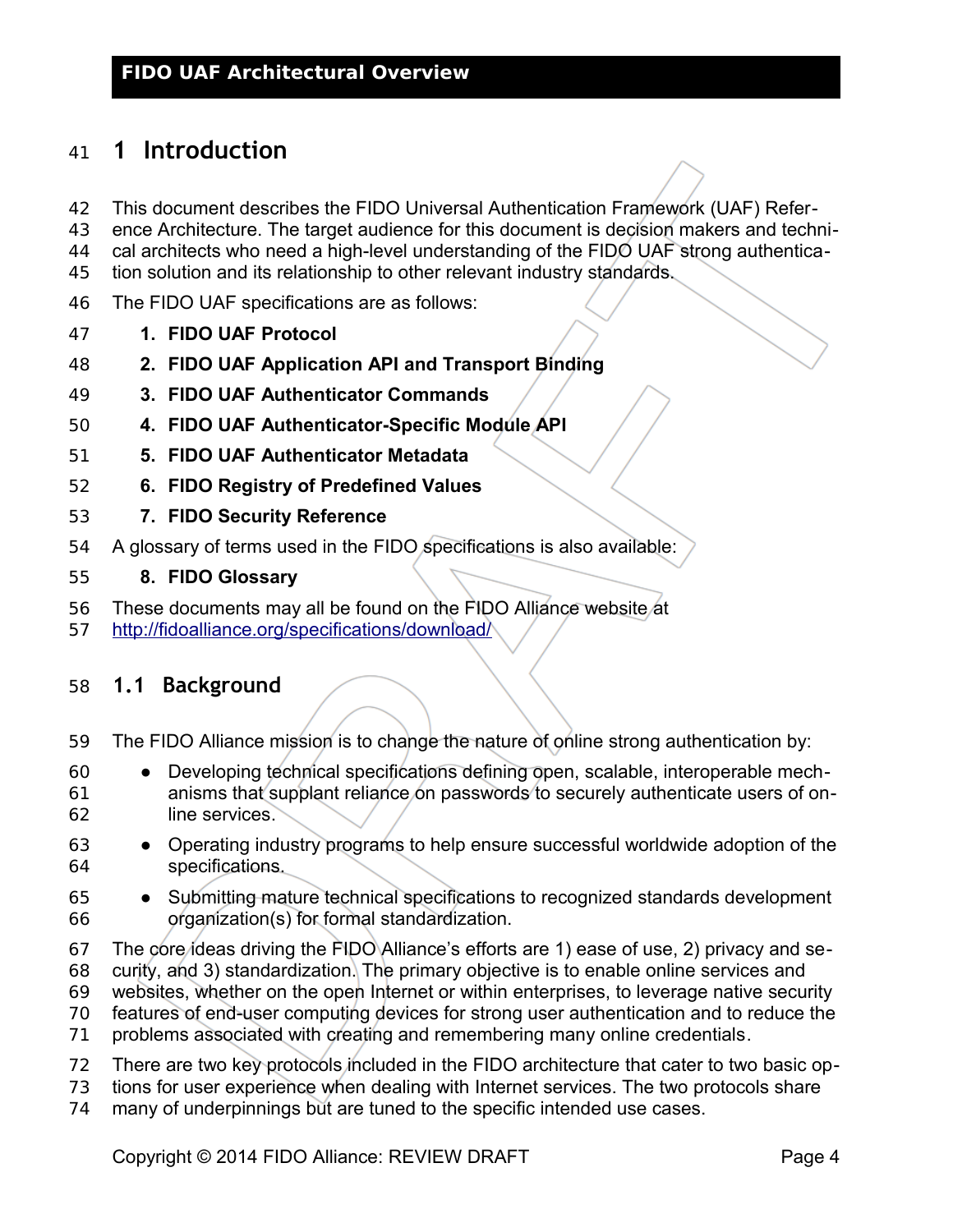### **Universal Authentication Framework (UAF) Protocol** 75

- The UAF protocol allows online services to offer password-less and multi-factor secu-76
- rity. The user registers their device to the online service by selecting a local authentica-77
- tion mechanism such as swiping a finger, looking at the camera, speaking into the mic, 78
- entering a PIN, etc. The UAF protocol allows the service to select which mechanisms 79
- are presented to the user. 80
- Once registered, the user simply repeats the local authentication action whenever they 81
- need to authenticate to the service. The user no longer needs to enter their password 82
- when authenticating from that device. UAF also allows experiences that combine multi-83
- ple authentication mechanisms such as fingerprint + PIN. 84
- This document that you are reading describes the UAF reference architecture. 85

### **Universal 2nd Factor (U2F) Protocol** 86

- The U2F protocol allows online services to augment the security of their existing pass-87
- word infrastructure by adding a strong second factor to user login. The user logs in with 88
- a username and password as before. The service can also prompt the user to present a 89
- second factor device at any time it chooses. The strong second factor allows the service 90
- to simplify its passwords (e.g. 4–digit PIN) without compromising security. 91
- During registration and authentication, the user presents the second factor by simply 92
- pressing a button on a USB device or tapping over NFC. The user can use their FIDO 93
- U2F device across all online services that support the protocol leveraging built–in sup-94
- port in web browsers. 95
- Please refer to the FIDO website for an overview and documentation set focused on the U2F protocol. 96 97

# <span id="page-4-0"></span>**1.2 FIDO UAF Documentation Roadmap** 98

- To understand the FIDO UAF protocol, it is recommended that new audiences start by reading this architectural overview document they are currently reading and become familiar with the technical terminology used in the specifications (the glossary). Then they should proceed to the individual UAF documents in the recommended order listed below. 99 100 101 102 103
- FIDO UAF Overview: This document. Provides an introduction to the FIDO UAF architecture, protocols, and specifications. 104 105
- FIDO Technical Glossary: Defines the technical terms and phrases used in FIDO Alliance specifications and documents. 106 107
- Universal Authentication Framework (UAF) 108
- UAF Protocol: Message formats and processing rules for all UAF protocol messages. 109 110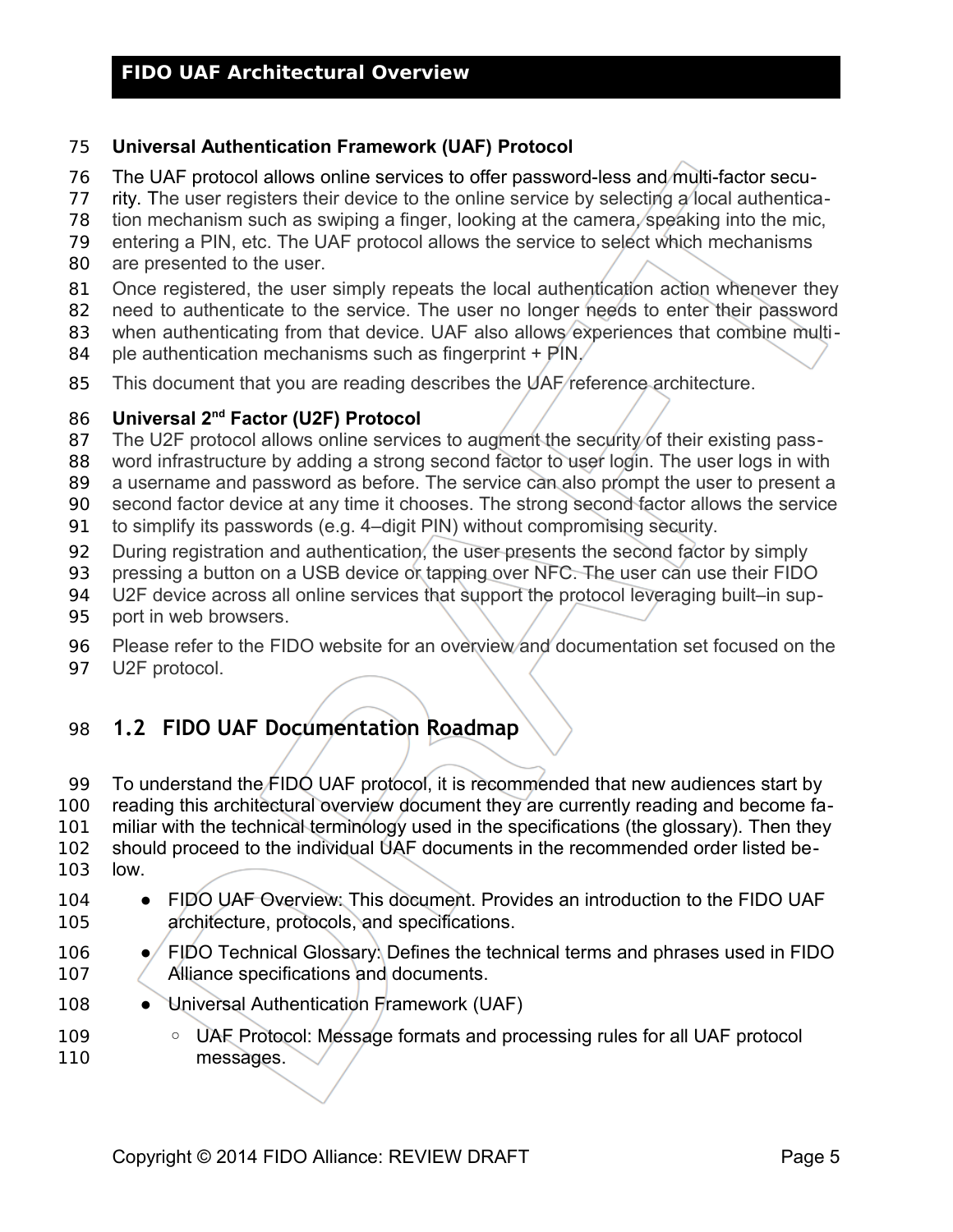<span id="page-5-1"></span><span id="page-5-0"></span>

| 111<br>112        | UAF Application API and Transport Binding Specification: APIs and interoper-<br>$\circ$<br>ability profile for client applications to utilize FIDO UAF.                                                                               |
|-------------------|---------------------------------------------------------------------------------------------------------------------------------------------------------------------------------------------------------------------------------------|
| 113<br>114        | UAF Authenticator Commands: Low-level functionality that UAF Authentica-<br>$\circ$<br>tors should implement to support the UAF protocol.                                                                                             |
| 115<br>116        | UAF Authenticator-specific Module API: Authenticator-specific Module API<br>$\circ$<br>provided by an ASM to the FIDO client.                                                                                                         |
| 117<br>118<br>119 | UAF Authenticator Metadata: Information describing form factors, characteris-<br>$\circ$<br>tics, and capabilities of FIDO UAF Authenticators used to inform interactions<br>with and make policy decisions about the authenticators. |
| 120<br>121        | UAF Registry of Predefined Values: defines all the strings and constants re-<br>$\circ$<br>served by UAF protocols.                                                                                                                   |
| 122<br>123<br>124 | FIDO Security Reference: Provides an analysis of FIDO security based on de-<br>tailed analysis of security threats pertinent to the FIDO protocols based on its<br>goals, assumptions, and inherent security measures.                |
| 125<br>126        | The remainder of this Overview section of the reference architecture document intro-<br>duces the key drivers, goals, and principles which inform the design of FIDO UAF.                                                             |
| 127               | Following the Overview, this document describes:                                                                                                                                                                                      |
| 128<br>129        | A high-level look at the components, protocols, and API's defined by the architec-<br>$\bullet$<br>ture                                                                                                                               |
| 130<br>131        | The main FIDO UAF use cases and the protocol message flows required to im-<br>plement them.                                                                                                                                           |
| 132               | The relationship of the FIDO protocols to other relevant industry standards.                                                                                                                                                          |
| 133               | 1.3 FIDO UAF Goals                                                                                                                                                                                                                    |
| 134<br>135<br>136 | In order to address today's strong authentication issues and develop a smoothly-func-<br>tioning low-friction ecosystem, a comprehensive, open, multi-vendor solution architec-<br>ture is needed that encompasses:                   |
| 137<br>138<br>139 | User devices, whether personally acquired, enterprise-issued, or enterprise<br>BYOD, and the device's potential operating environment, e.g. home, office, in<br>the field, etc.                                                       |
| 140               | Authenticators <sup>1</sup>                                                                                                                                                                                                           |
| 141               | Relying party applications and their deployment environments<br>$\bullet$                                                                                                                                                             |
| 142               | Meeting the needs of both end users and Relying Parties                                                                                                                                                                               |
| 143               | Strong focus on both browser- and native-app-based end-user experience                                                                                                                                                                |
| 1                 | <sup>1</sup> Also known as: authentication tokens, security tokens, etc.                                                                                                                                                              |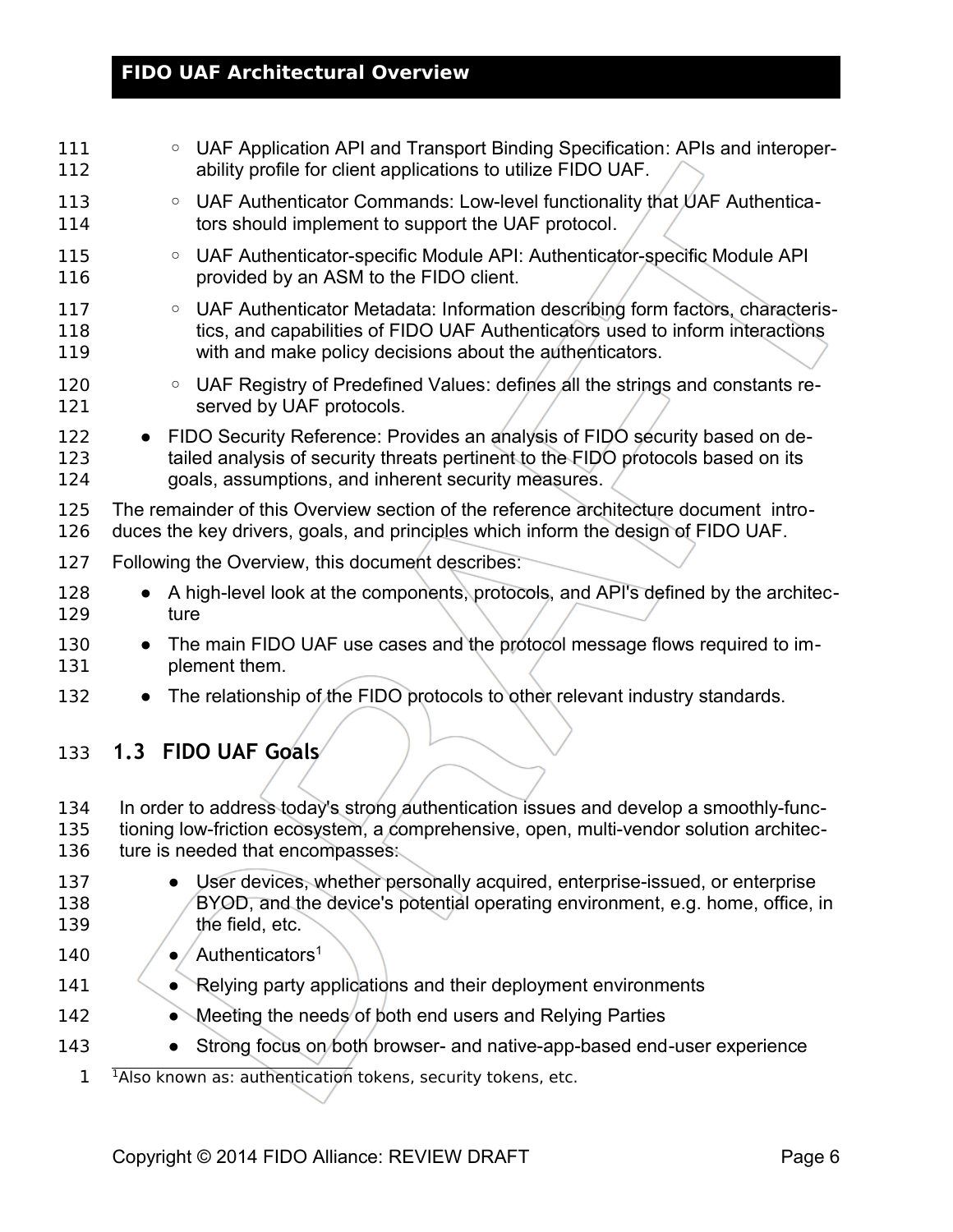| 144                      | This solution architecture must feature:                                                                                                                                                                                                                                                                                   |
|--------------------------|----------------------------------------------------------------------------------------------------------------------------------------------------------------------------------------------------------------------------------------------------------------------------------------------------------------------------|
| 145                      | FIDO UAF Authenticator discovery, attestation, and provisioning                                                                                                                                                                                                                                                            |
| 146                      | Cross-platform strong authentication protocols leveraging FIDO UAF Authen-                                                                                                                                                                                                                                                 |
| 147                      | ticators                                                                                                                                                                                                                                                                                                                   |
| 148                      | A uniform cross-platform authenticator API                                                                                                                                                                                                                                                                                 |
| 149                      | Simple mechanisms for Relying Party integration                                                                                                                                                                                                                                                                            |
| 150                      | The FIDO alliance envisions an open, multi-vendor, cross-platform reference architec-                                                                                                                                                                                                                                      |
| 151                      | ture with these goals:                                                                                                                                                                                                                                                                                                     |
| 152                      | Support strong, multi-factor authentication: Protect Relying Parties                                                                                                                                                                                                                                                       |
| 153                      | against unauthorized access by supporting end user authentication using two                                                                                                                                                                                                                                                |
| 154                      | or more strong authentication factors ("something you know", "something you                                                                                                                                                                                                                                                |
| 155                      | have", "something you are").                                                                                                                                                                                                                                                                                               |
| 156                      | Build on, but not require, existing device capabilities: Facilitate user au-                                                                                                                                                                                                                                               |
| 157                      | thentication using built-in platform authenticators or capabilities (fingerprint                                                                                                                                                                                                                                           |
| 158                      | sensors, cameras, microphones, embedded TPM hardware), but do not pre-                                                                                                                                                                                                                                                     |
| 159                      | clude the use of discrete additional authenticators.                                                                                                                                                                                                                                                                       |
| 160                      | <b>Enable Selection of the authentication mechanism: Facilitate Relying</b>                                                                                                                                                                                                                                                |
| 161                      | Party and user choice amongst supported authentication mechanisms in or-                                                                                                                                                                                                                                                   |
| 162                      | der to mitigate risks for their particular use cases.                                                                                                                                                                                                                                                                      |
| 163                      | Simplify integration of new authentication capabilities: Enable organiza-                                                                                                                                                                                                                                                  |
| 164                      | tions to expand their use of strong authentication to address new use cases,                                                                                                                                                                                                                                               |
| 165                      | leverage new device's capabilities, and address new risks with a single au-                                                                                                                                                                                                                                                |
| 166                      | thentication approach.                                                                                                                                                                                                                                                                                                     |
| 167<br>168<br>169<br>170 | Incorporate/extensibility for future refinements and innovations: Design<br>$\bullet$<br>extensible protocols and APIs in order to support the future emergence of ad-<br>ditional types of authenticators, authentication methods, and authentication<br>protocols, while maintaining reasonable backwards compatibility. |
| 171                      | Leverage existing open standards where possible, openly innovate and                                                                                                                                                                                                                                                       |
| 172                      | extend where not: An open, standardized, royalty-free specification suite will                                                                                                                                                                                                                                             |
| 173                      | enable the establishment of a virtuous-circle ecosystem, and decrease the                                                                                                                                                                                                                                                  |
| 174                      | risk, complexity, and costs associated with deploying strong authentication.                                                                                                                                                                                                                                               |
| 175                      | Existing gaps – notably uniform authenticator provisioning and attestation, a                                                                                                                                                                                                                                              |
| 176                      | uniform cross-platform authenticator API, as well as a flexible strong authenti-                                                                                                                                                                                                                                           |
| 177                      | cation challenge-response protocol leveraging the user's authenticators – will                                                                                                                                                                                                                                             |
| 178                      | be addressed                                                                                                                                                                                                                                                                                                               |
| 179                      | <b>Complement existing single sign-on, federation initiatives:</b> While industry                                                                                                                                                                                                                                          |
| 180                      | initiatives (such as OpenID, OAuth, SAML, and others) have created mecha-                                                                                                                                                                                                                                                  |
| 181                      | nisms to reduce the reliance on passwords through single sign-on or federa-                                                                                                                                                                                                                                                |
| 182                      | tion technologies, they do not directly address the need for an initial strong                                                                                                                                                                                                                                             |
| 183                      | authentication interaction between end users and Relying Parties.                                                                                                                                                                                                                                                          |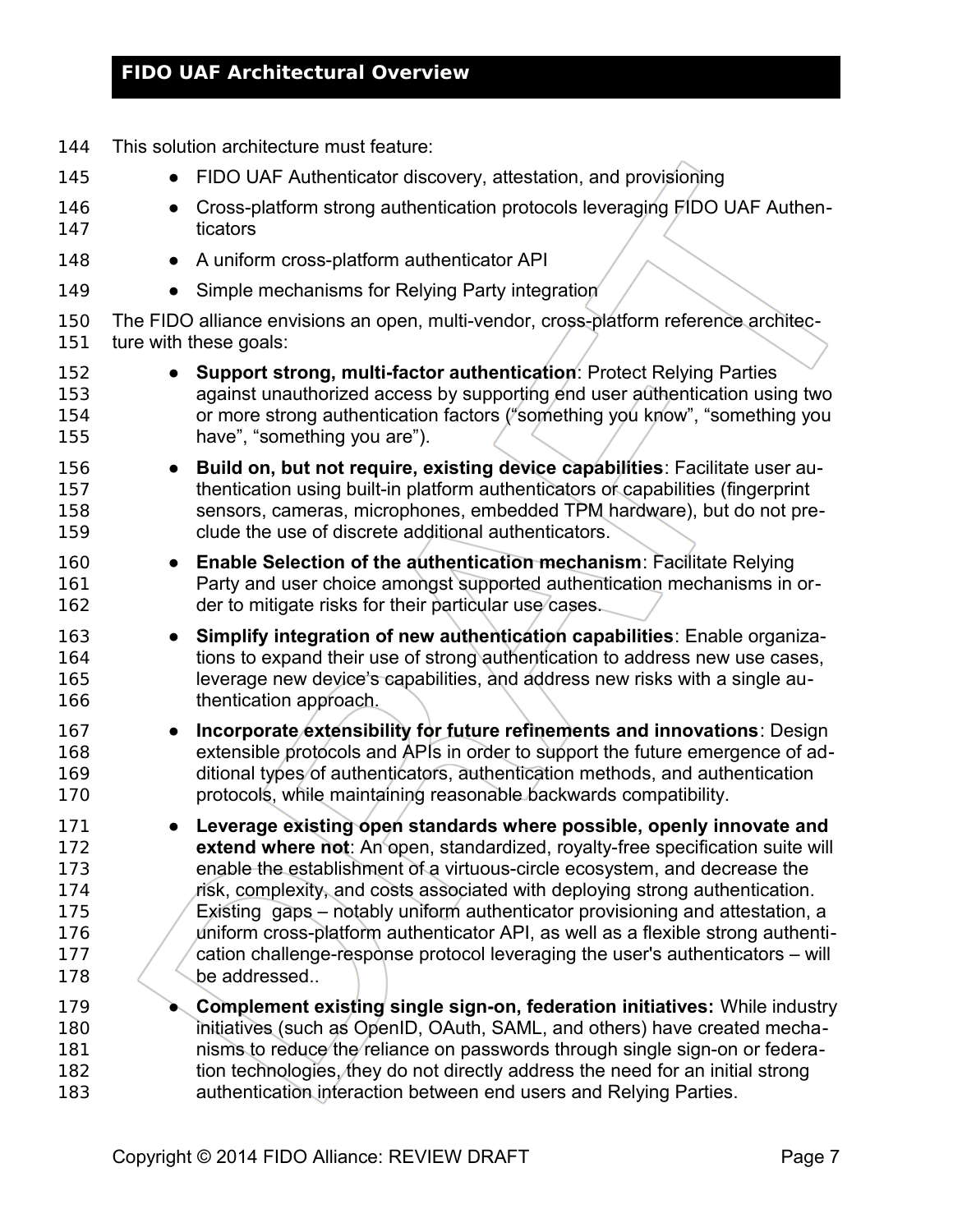- **Preserve the privacy of the end user:** Provide the user control over the sharing of device capability information with Relying Parties, and mitigate the potential for collusion amongst Relying Parties. 184 185 186
- **Unify end-User Experience:** Create easy, fun, and unified end-user experiences across all platforms and across similar Authenticators. 187 188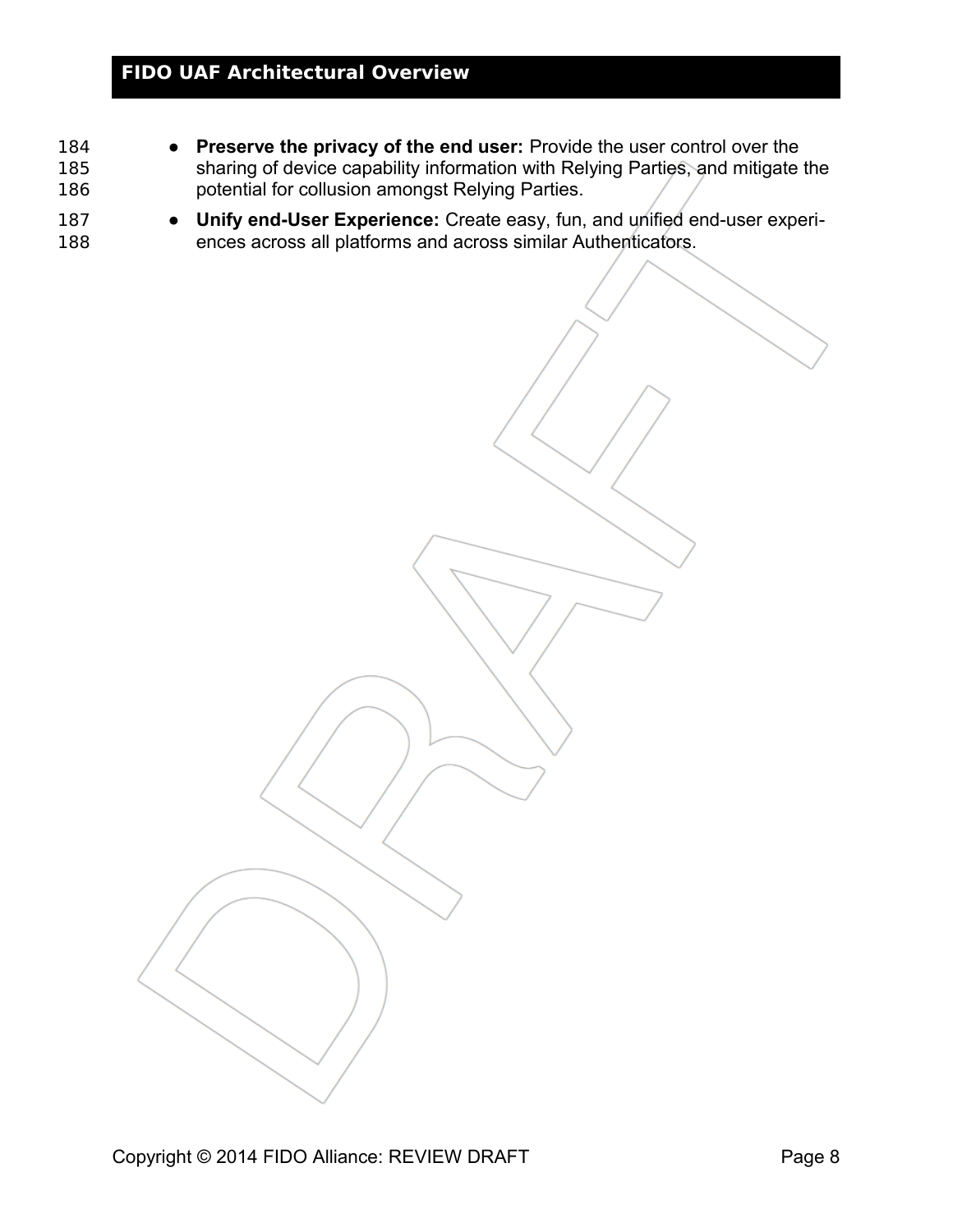# <span id="page-8-1"></span>**2 FIDO UAF High-Level Architecture** 189

- The FIDO UAF Reference Architecture is designed to meet the FIDO goals and yield 190
- the desired ecosystem benefits. It accomplishes this by filling in the status-quo's gaps using standardized protocols and APIs. 191 192
- 
- The following diagram summarizes the reference architecture and how its components 193
- relate to typical user devices and Relying Parties: 194
- The FIDO-specific components of the reference architecture are described below. 195



Figure 2.1: FIDO UAF High-Level Architecture

- <span id="page-8-0"></span>**2.1 FIDO UAF Client** 197
- A FIDO UAF Client implements the client side of the FIDO UAF protocols, and is responsible for: 198 199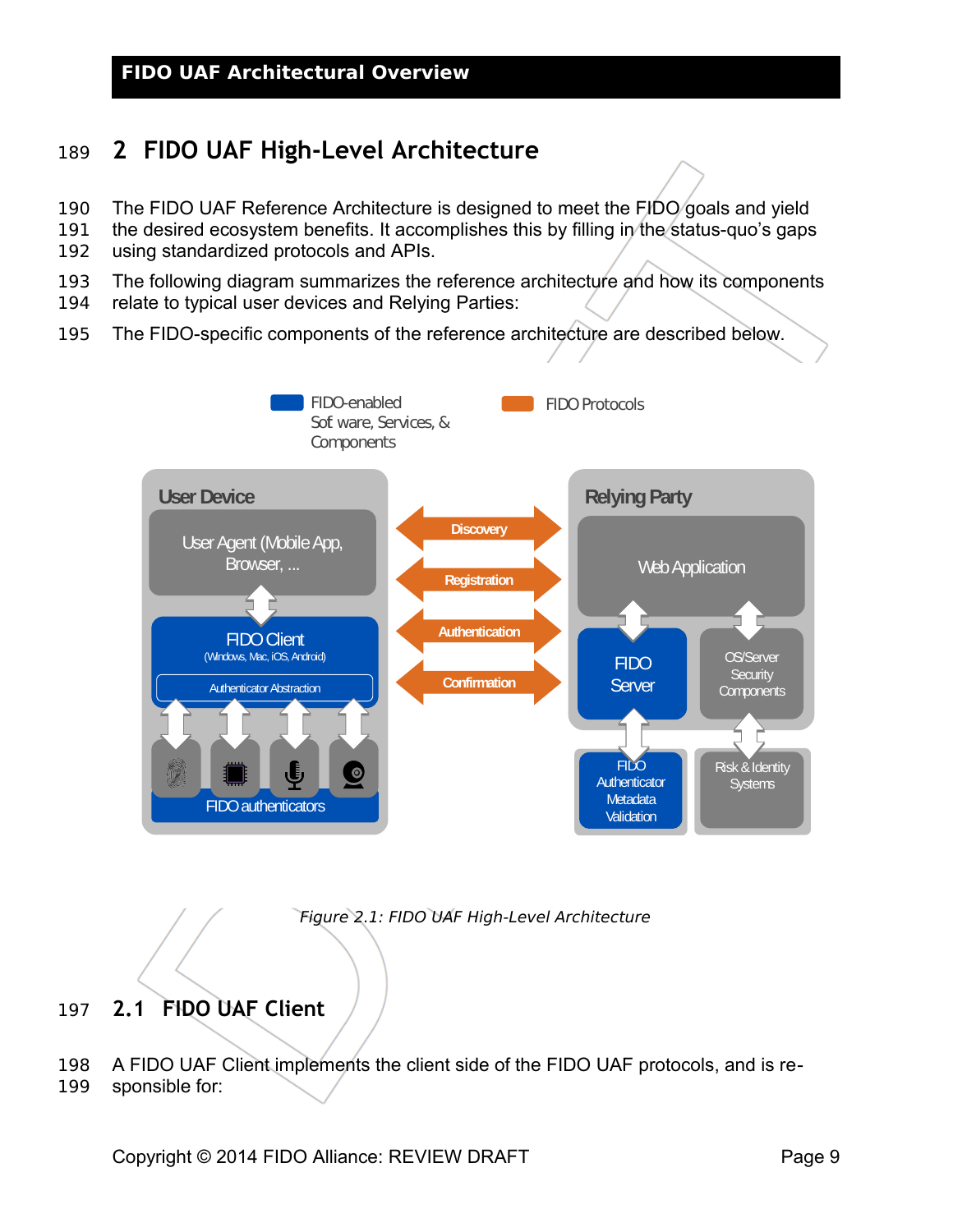- Interacting with specific FIDO UAF Authenticators using the FIDO UAF Authenticator Abstraction layer via the FIDO UAF Authenticator API. 200 201
- Interacting with a user agent on the device (e.g. a mobile app, browser) using user agent-specific interfaces to communicate with the FIDO UAF Server. For example, a FIDO-specific browser plugin would use existing browser plugin interfaces or a mobile app may use a FIDO-specific SDK. The user agent is then responsible for communicating FIDO UAF messages to a FIDO UAF Server at a Relying Party. 202 203 204 205 206 207

The FIDO UAF architecture ensures that FIDO client software can be implemented across a range of system types, operating systems, and Web browsers. While FIDO client software is typically platform-specific, the interactions between the components should ensure a consistent user experience from platform to platform. 208 209 210 211

### <span id="page-9-1"></span>**2.2 FIDO UAF Server** 212

A FIDO UAF server implements the server side of the FIDO UAF protocols and is responsible for: 213 214

- Interacting with the Relying Party web server to communicate FIDO UAF protocol messages to a FIDO UAF Client via a device user agent. 215 216
- Validating FIDO UAF authenticator attestations against the configured authenticator metadata to ensure only trusted authenticators are registered for use. 217 218 219
- Manage the association of registered FIDO UAF Authenticators to user accounts at the Relying Party. 220 221
- Evaluating user authentication and transaction confirmation responses to determine their validity. 222 223
- The FIDO UAF server is conceived as being deployable as an on-premise server by Re-224
- lying Parties or as being outsourced to a FIDO-enabled third-party service provider. 225

### <span id="page-9-0"></span>**2.3 FIDO UAF Protocols** 226

- The FIDO UAF protocols carry FIDO UAF messages between user devices and Relying Parties. There are protocol messages addressing: 227 228
- Authenticator Registration: The FIDO UAF registration protocol enables Relying Parties to: 229 230
- o Discover the FIDO UAF Authenticators available on a user's system or device. Discovery will convey FIDO UAF Authenticator attributes to the Relying Party thus enabling policy decisions and enforcement to take 231 232 233
- place. 234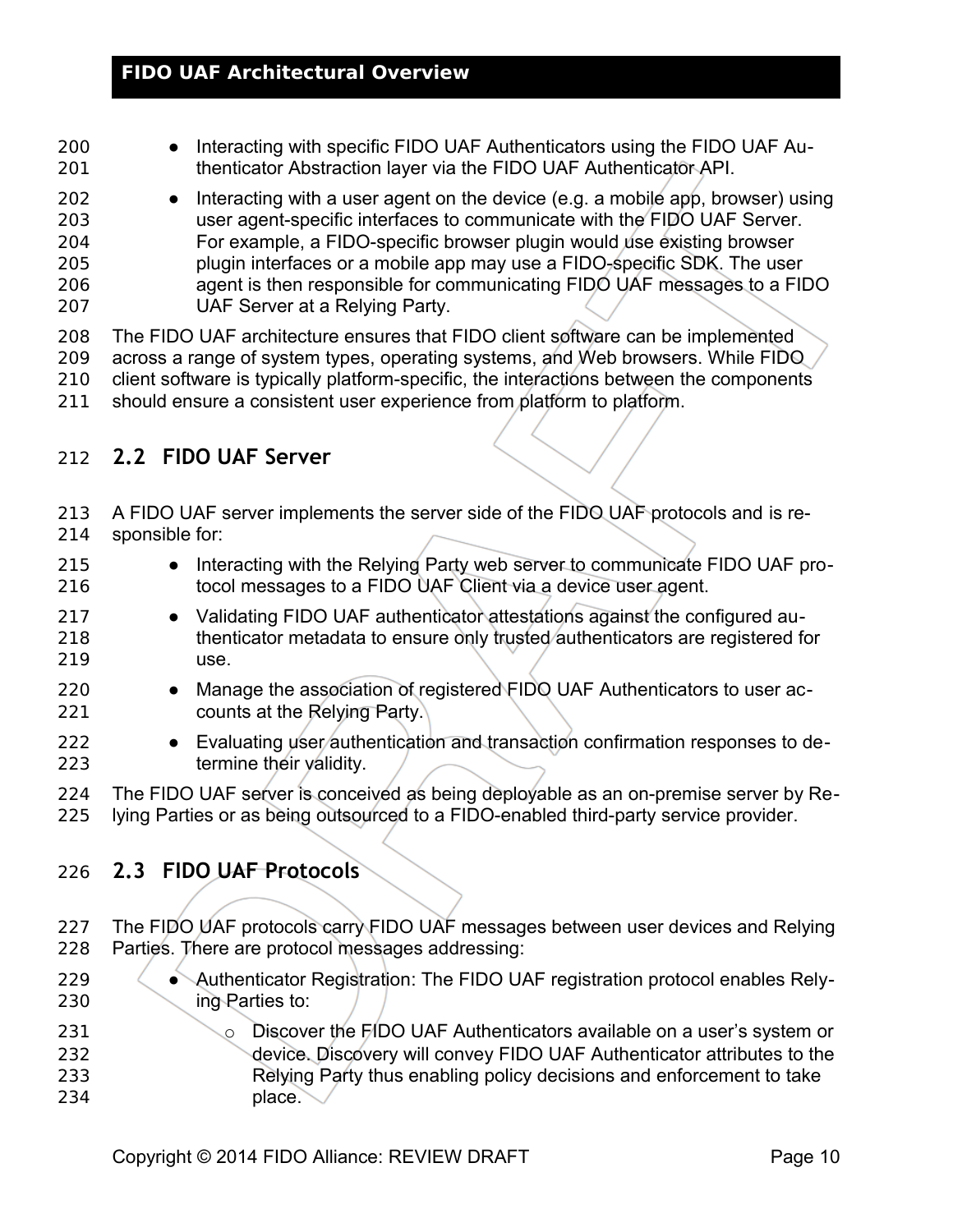| Verify attestation assertions made by the FIDO UAF Authenticators to<br>ensure the authenticator is authentic and trusted. Verification occurs us-<br>ing the attestation public key certificates distributed via authenticator<br>metadata.                                                                                                                                                                                                |
|---------------------------------------------------------------------------------------------------------------------------------------------------------------------------------------------------------------------------------------------------------------------------------------------------------------------------------------------------------------------------------------------------------------------------------------------|
| Register the authenticator and associate it with the user's account at<br>$\circ$<br>the Relying Party. Once an authenticator attestation has been vali-<br>dated, the Relying Party can provide a unique secure identifier that is<br>specific to the Relying Party and the FIDO UAF Authenticator. This<br>identifier can be used in future interactions between the pair {RP, Au-<br>thenticator} and is not known to any other devices. |
| • User Authentication: Authentication is typically based on cryptographic chal-<br>lenge-response authentication protocols and will facilitate user choice regard-<br>ing which FIDO UAF Authenticators are employed in an authentication event.                                                                                                                                                                                            |
| • Secure Transaction Confirmation: If the user authenticator includes the capa-<br>bility to do so, a Relying Party can present the user with a secure message<br>for confirmation. The message content is determined by the Relying Party<br>and could be used in a variety of contexts such as confirming a financial<br>transaction, a user agreement, or releasing patient records.                                                     |
|                                                                                                                                                                                                                                                                                                                                                                                                                                             |

<span id="page-10-1"></span>**2.4 FIDO UAF Authenticator Abstraction Layer** 253

The FIDO UAF Authenticator Abstraction Layer provides a uniform API to FIDO Clients enabling the use of authenticator-based cryptographic services for FIDO-supported operations. It provides a uniform lower-layer "authenticator plugin" API facilitating the employment of multi-vendor FIDO UAF Authenticators and their requisite drivers. 254 255 256 257

# <span id="page-10-0"></span>**2.5 FIDO UAF Authenticator**  258

A FIDO UAF Authenticator is a secure entity, connected to or housed within FIDO user devices, that can create key material associated to a Relying Party. The key can then be used to participate in FIDO UAF strong authentication protocols. For example, the FIDO UAF Authenticator can provide a response to a cryptographic challenge using the key material thus authenticating itself to the Relying Party. 259 260 261 262 263 264

- In order to meet the goal of simplifying integration of trusted authentication capabilities, a FIDO UAF Authenticator will be able to attest to its particular type (e.g., biometric) and 265 266
- capabilities (e.g., supported crypto algorithms), as well as to its provenance. This pro-267
- vides a Relying Party with a high degree of confidence that the user being authenticated 268
- is indeed the user that originally registered with the site. 269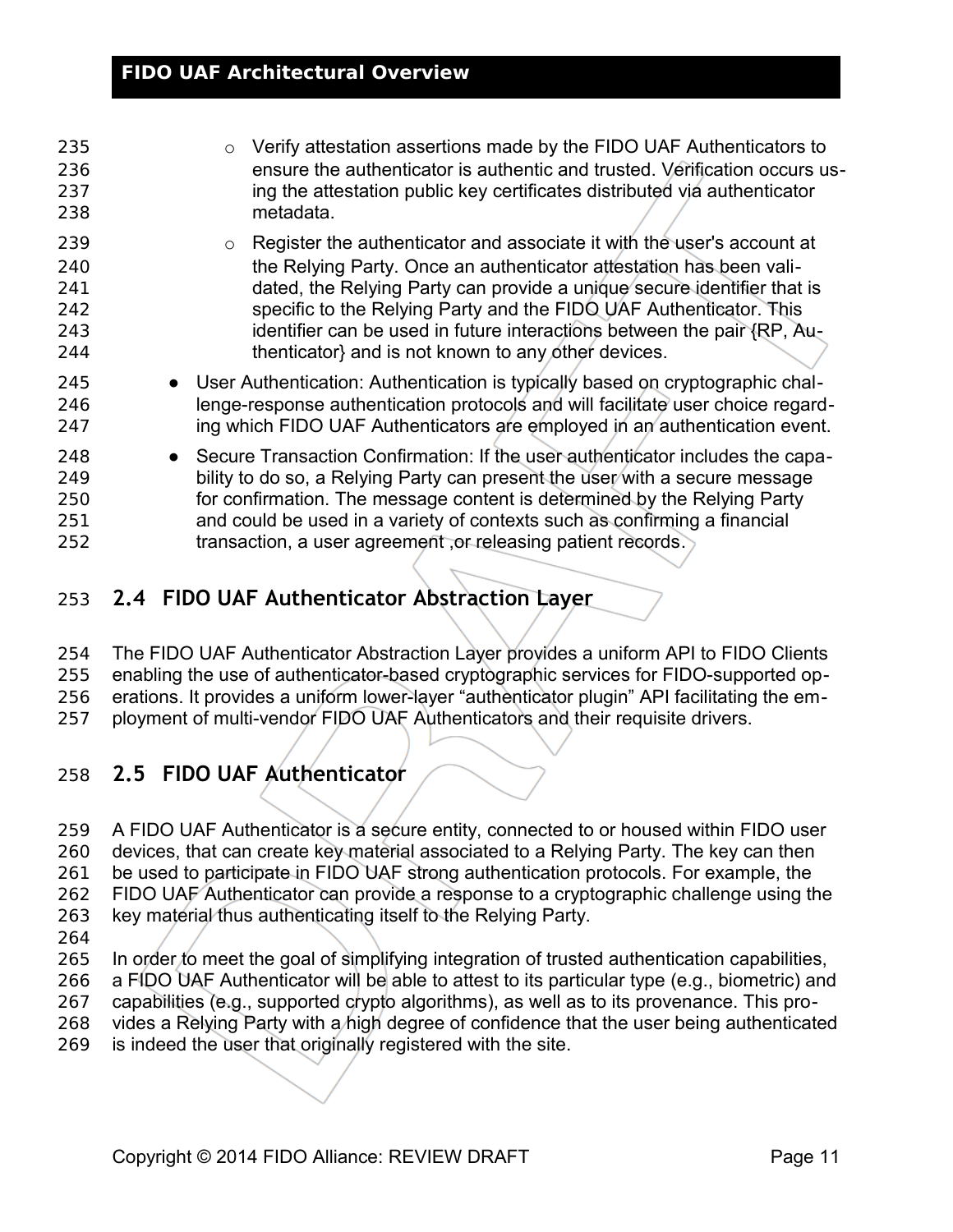### <span id="page-11-0"></span>**2.6 FIDO UAF Authenticator Metadata Validation** 270

- In the FIDO UAF context, attestation is how Authenticators make claims to a Relying 271
- Party during registration that the keys they generate, and/or certain measurements they 272
- report, originate from genuine devices with certified characteristics. An attestation signa-273
- ture, carried in a FIDO UAF registration protocol message,is validated by the FIDO UAF 274
- Server. FIDO UAF Authenticators are created with attestation private keys used to create the signatures and the FIDO UAF Server validates the signature using that authen-275 276
- ticator's attestation public key certificate located in the authenticator metadata. The 277
- metadata holding attestation certificates is shared with FIDO UAF Servers out of band. 278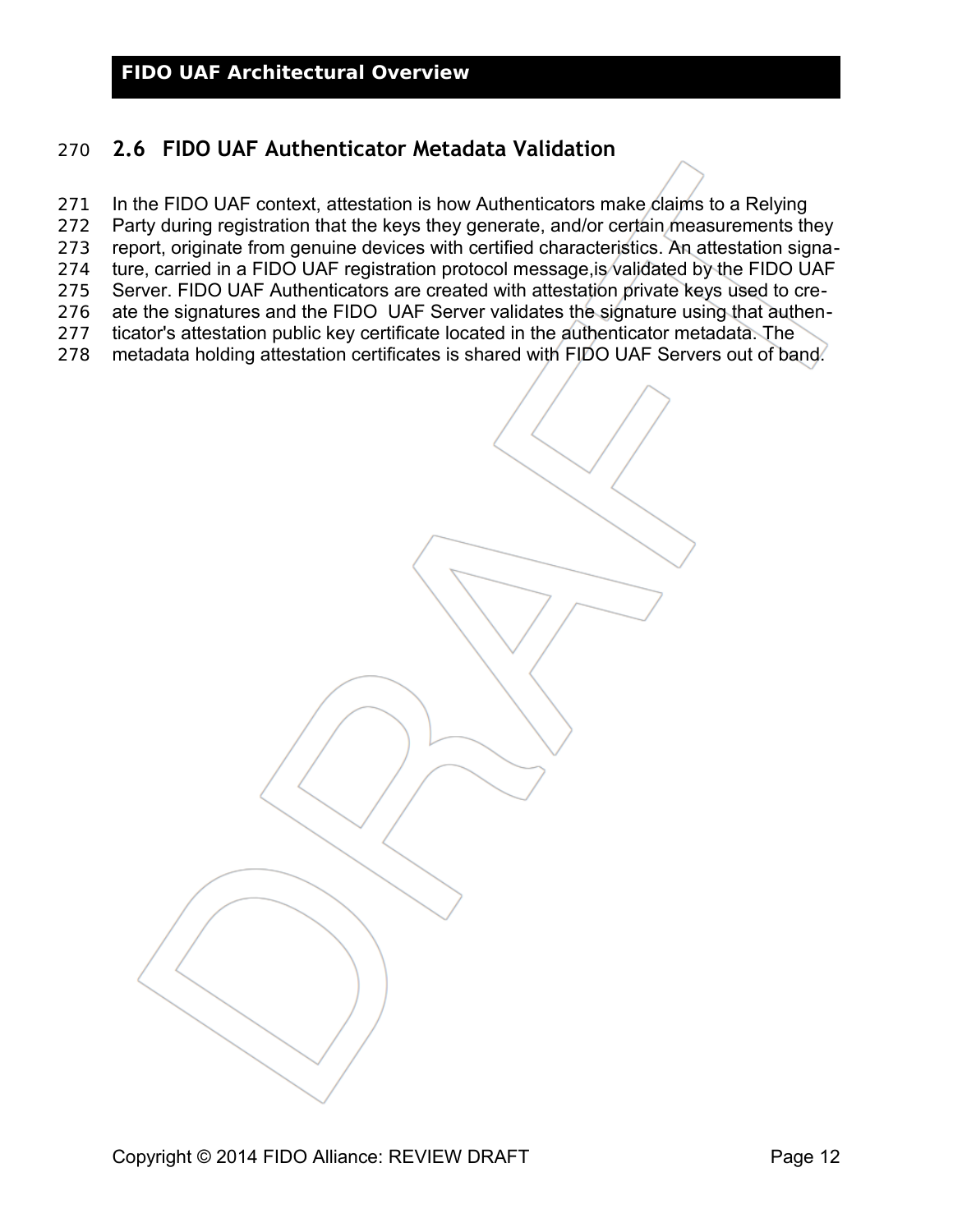# <span id="page-12-2"></span>**3 FIDO UAF Usage Scenarios and Protocol Message Flows** 279

The FIDO UAF ecosystem supports the use cases briefly described in this section. 280

## <span id="page-12-1"></span>**3.1 FIDO UAF Authenticator Acquisition and User Enrollment** 281

It is expected that users will acquire FIDO UAF Authenticators in various ways: they 282

purchase a new system that comes with embedded FIDO UAF Authenticator capability; 283

they purchase a device with an embedded FIDO UAF Authenticator, or they are given a FIDO Authenticator by their employer or some other institution such as their bank. 284 285

After receiving a FIDO UAF Authenticator, the user must go through an authentica-286

tor-specific *enrollment* process, which is outside the scope of the FIDO UAF protocols. 287

For example, in the case of a fingerprint sensing authenticator, the user must register 288

their fingerprint(s) with the authenticator. Once enrollment is complete, the FIDO UAF 289

Authenticator is ready for *registration* with FIDO UAF enabled online services and web-290

sites. 291

### <span id="page-12-0"></span>**3.2 Authenticator Registration** 292

Given the FIDO UAF architecture, a Relying Party is able to transparently detect when 293

a user begins interacting with them while possessing an initialized FIDO UAF Authenti-294

cator. In this initial introduction phase, the website will prompt the user regarding any 295

detected FIDO UAF Authenticator(s), giving the user options regarding registering it with 296

the website or not. 297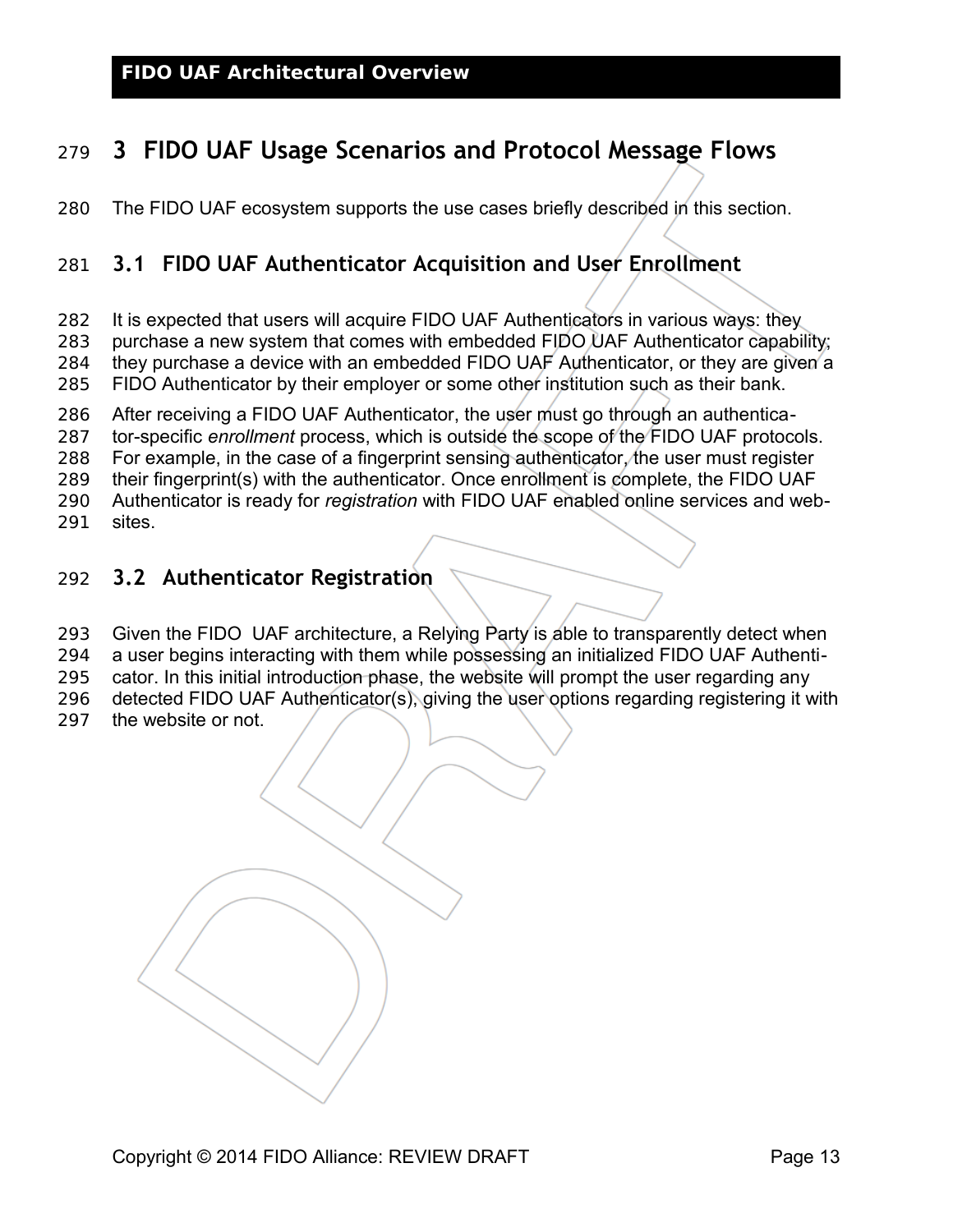

Figure 3.1: Registration Message Flow

### <span id="page-13-0"></span>**3.3 Authentication** 299

- Following registration, the FIDO UAF Authenticator will be subsequently employed 300
- whenever the user authenticates with the website (and the authenticator is present). 301
- The website can implement various fallback strategies for those occasions when the 302
- FIDO Authenticator is not present. These might range from allowing conventional login 303
- with diminished privileges to disallowing login. 304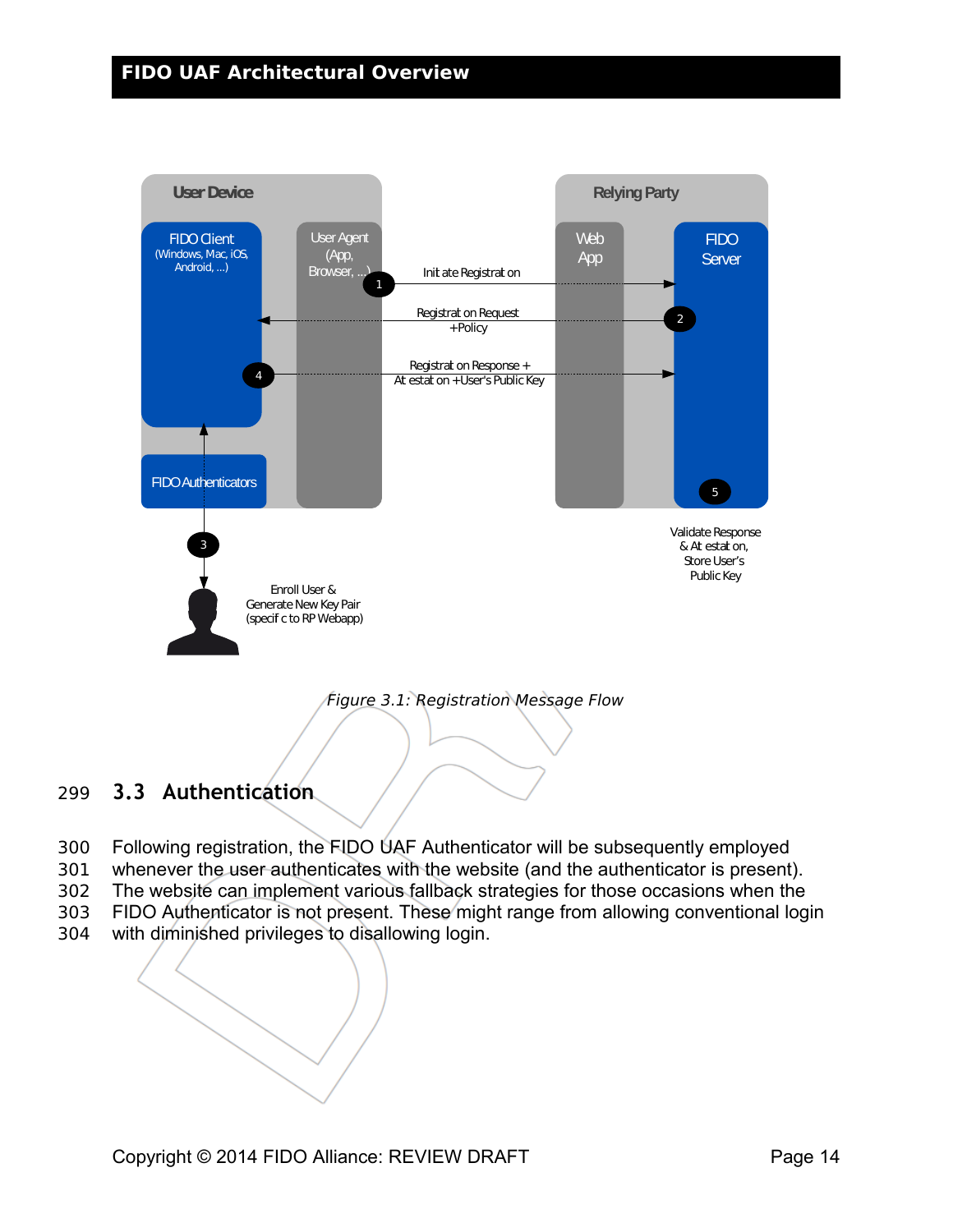

Figure 3.2: Authentication Message Flow

- This overall scenario will vary slightly depending upon the type of FIDO UAF Authenti-306
- cator being employed. Some authenticators may sample biometric data such as a face 307
- image, fingerprint, or voice print. Others will require a PIN or local authenticator-specific 308
- passphrase entry. Still others may simply be a hardware bearer authenticator. Note that 309
- it is permissible for a FIDO Client to interact with external services as part of the authen-310
- tication of the user to the authenticator as long as the FIDO Privacy Principles are ad-311
- hered to. 312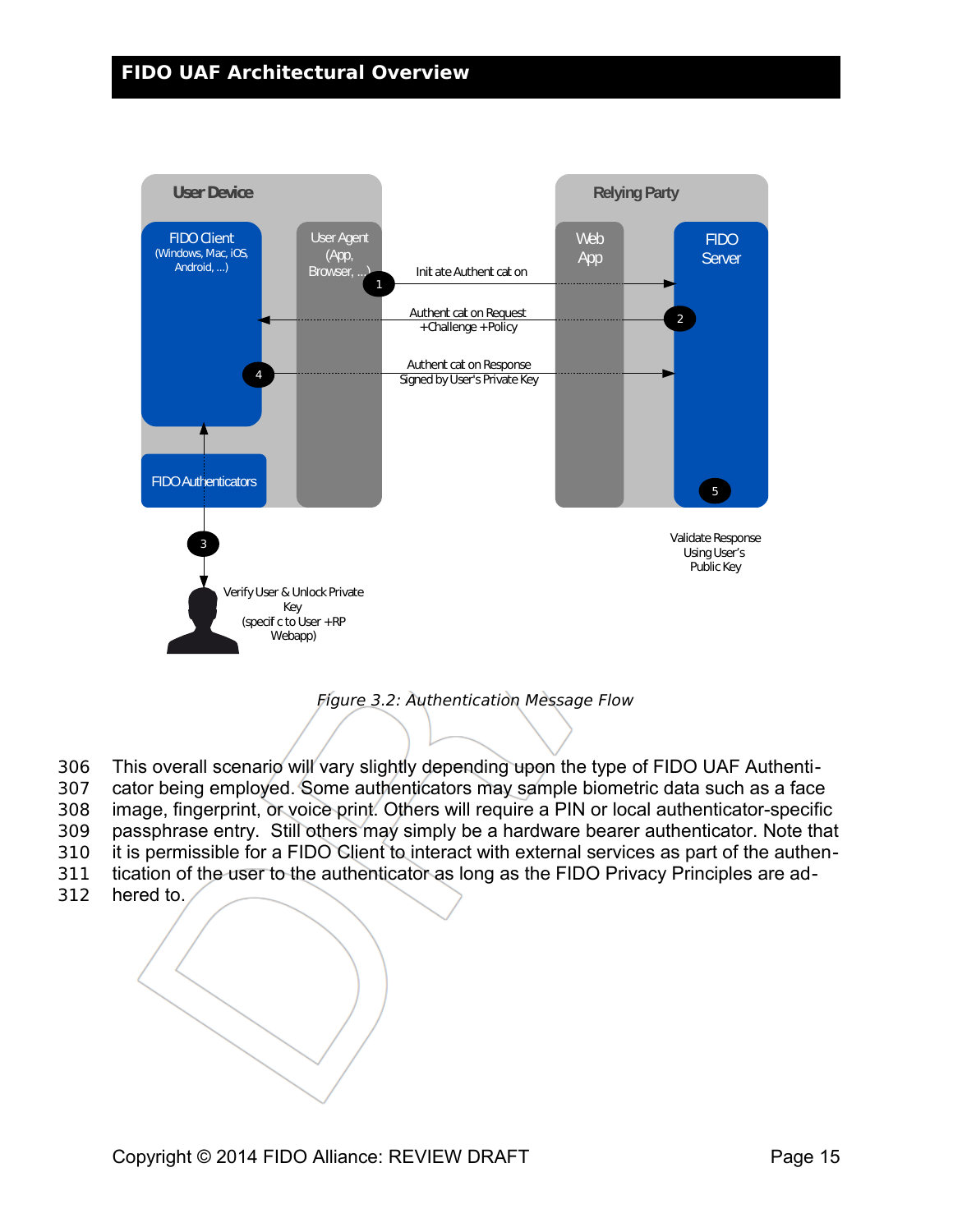### <span id="page-15-1"></span>**3.4 Step-up Authentication** 313

Step-up authentication is an embellishment to the basic website login use case. Often, online services and websites allow unauthenticated, and/or only nominally authenticated use – for informational browsing, for example. However, once users request more valuable interactions, such as entering a members-only area, for example, the website may request further higher-assurance authentication. This could proceed in several steps, for example if the user then wishes to purchase something, with higher-assurance steps with increasing transaction value. FIDO UAF will smoothly facilitate this interaction style since the website will be able to discover which FIDO UAF Authenticators are available on FIDO-wielding users' sys-314 315 316 317 318 319 320 321 322

tems, and select incorporation of zero to all of them (or subsets thereof) in any particu-323

lar authentication interaction. Thus online services and websites will be able to dynami-324

cally tailor initial, as well as step-up authentication interactions according to what the 325

user is able to wield and the needed inputs to website's risk analysis engine given the 326

interaction the user has requested. 327

### <span id="page-15-0"></span>**3.5 Secure Transaction Confirmation** 328

There are various innovative use cases possible given FIDO UAF-enabled Relying Par-329

- ties with end-users wielding FIDO UAF Authenticators. Website login and step-up au-330
- thentication are relatively simple examples. A somewhat more advanced use case is se-331
- cure transaction processing. 332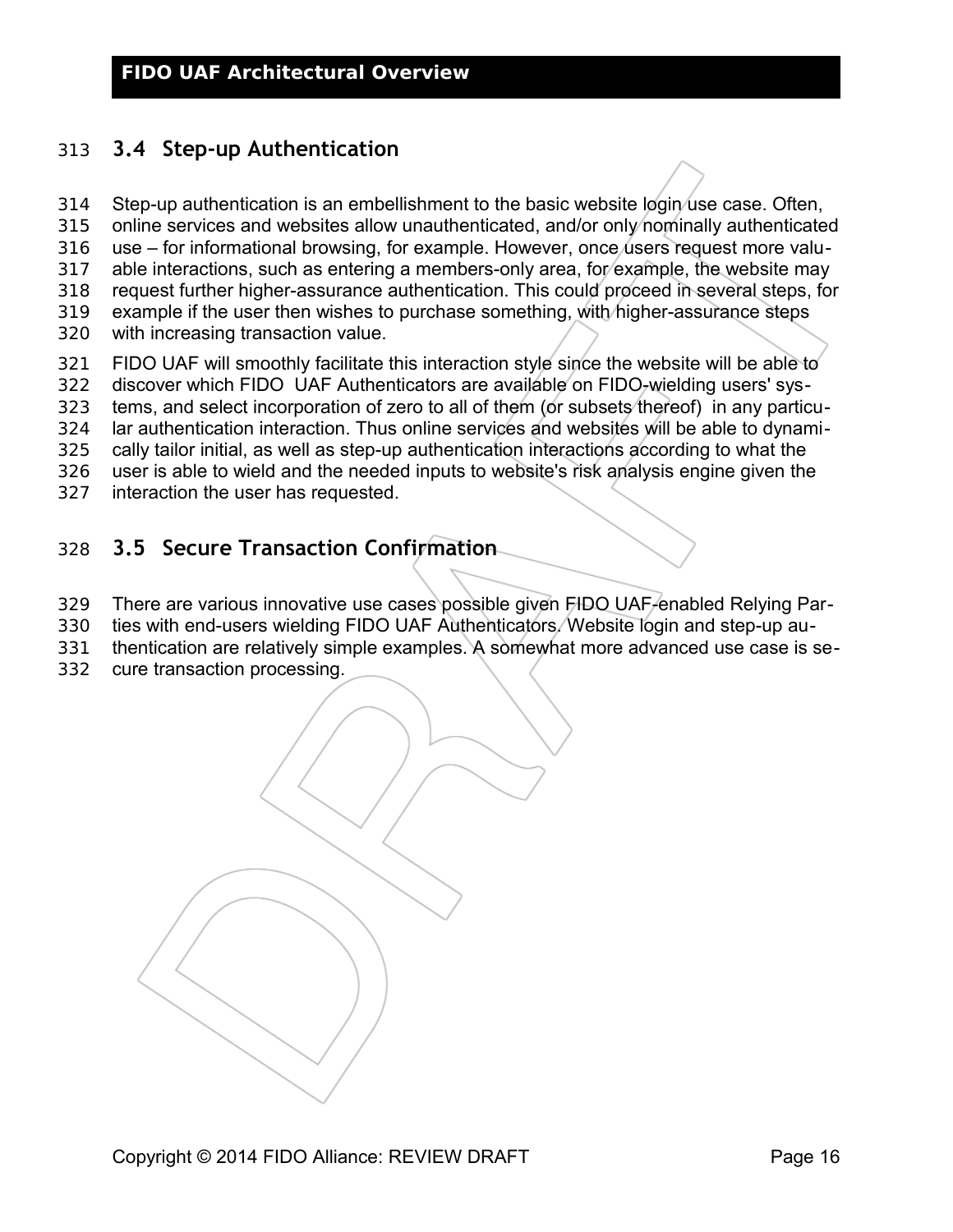

Figure 3.3: Confirmation Message Flow

- Imagine a situation in which a Relying Party wants the end-user to confirm a transaction 334
- (e.g. financial operation, privileged operation, etc) so that any tampering of a transaction 335
- message during its route to the end device display and back can be detected. FIDO ar-336
- chitecture has a concept of "secure transaction" which provides this capability. Basically 337
- if a FIDO UAF Authenticator has a secure display capability, FIDO UAF architecture 338
- makes sure that the system supports **What You See is What You Sign** mode (WYSI-339
- WYS). A number of different use cases can derive from this capability mainly related 340
- to authorization of transactions (send money, perform a context specific privileged ac-341
- tion, confirmation of email/address, etc). 342

# <span id="page-16-0"></span>**3.6 Adoption of New Types of FIDO UAF Authenticators** 343

- Authenticators will evolve and new types are expected to appear in the future. Their 344
- adoption on the part of both users and Relying Parties is facilitated by the FIDO archi-345
- tecture. In order to support a new FIDO UAF Authenticator type, Relying Parties need 346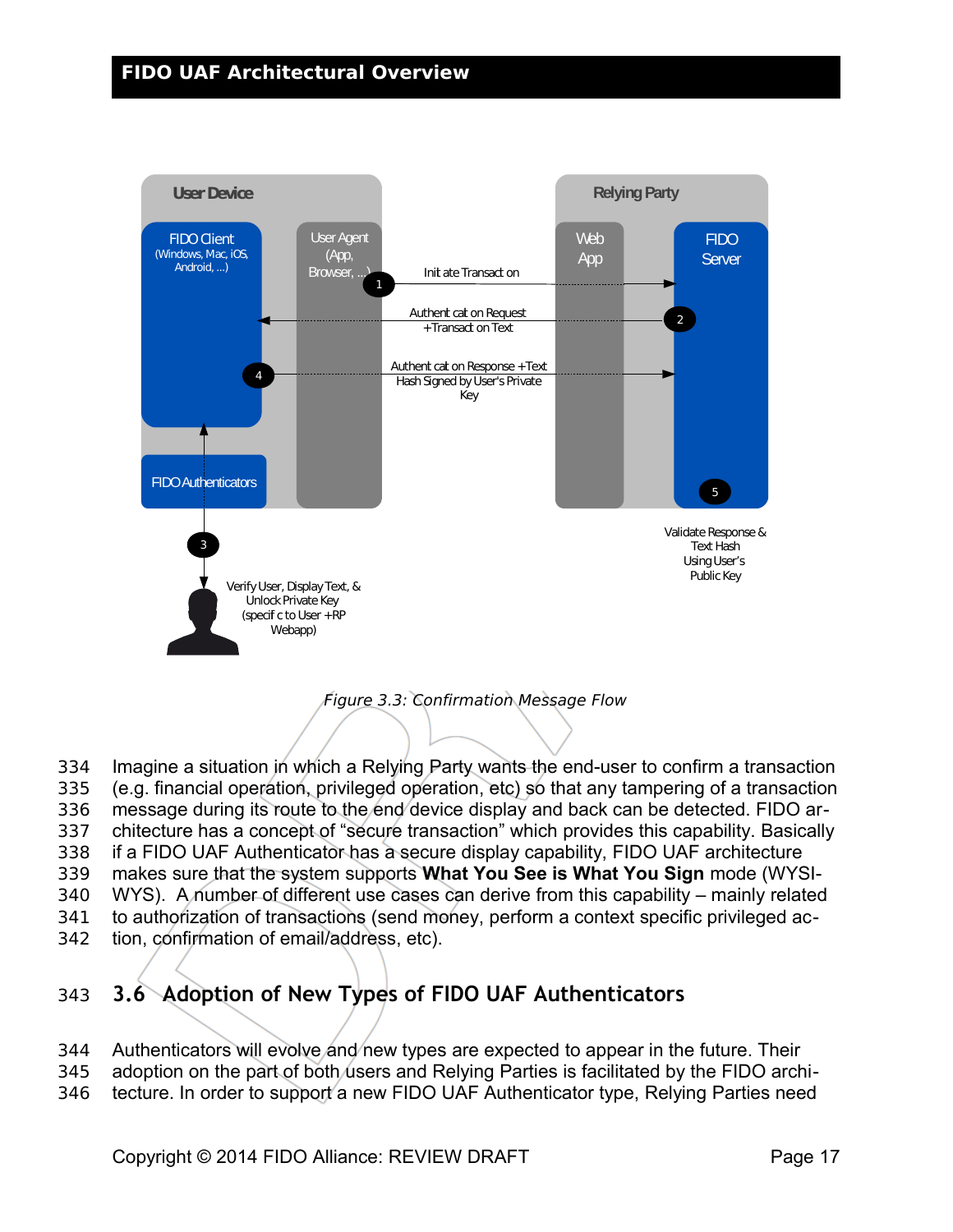- only to add a new entry to their configuration describing the new authenticator, along 347
- with its FIDO Attestation Certificate. Afterwards, end users will be able to use the new 348
- FIDO UAF Authenticator type with those Relying Parties. 349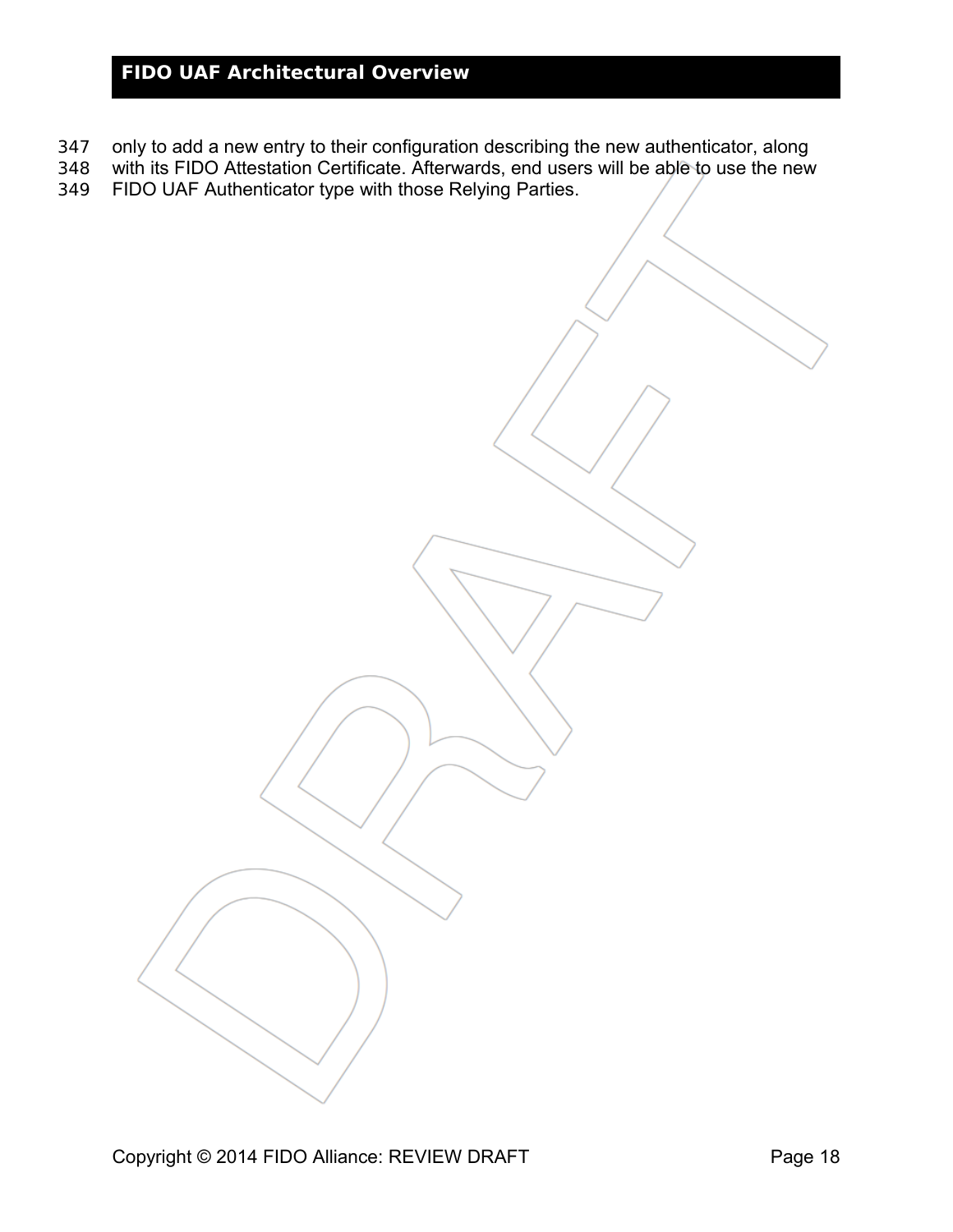# <span id="page-18-1"></span>**4 Relationship to Other Technologies** 350

### <span id="page-18-0"></span>**4.1 OpenID, SAML, and OAuth**  351

- FIDO protocols (both UAF and U2F) complement Federated Identity Management 352
- (FIM) frameworks, such as OpenID and SAML, as well as web authorization protocols, 353
- such as OAuth. FIM Relying Parties can leverage an initial authentication event at an 354
- identity provider (IdP). However, OpenID and SAML do not define specific mechanisms 355
- for direct user authentication at the IdP. 356
- When an IdP is integrated with a FIDO-enabled authentication service, it can subse-357
- quently leverage the attributes of the strong authentication with its Relying Parties. The 358
- following diagram illustrates this relationship. FIDO-based authentication (1) would logi-359
- cally occur first, and the FIM protocols would then leverage that authentication event 360
- into single sign-on events between the identity provider and its federated Relying Par-361
- ties  $(2).<sup>2</sup>$  $(2).<sup>2</sup>$  $(2).<sup>2</sup>$ 362

<span id="page-18-2"></span><sup>2</sup>FIM protocols typically convey IdP <-> RP interactions through the browser via HTTP redi-2

rects and POSTs. 3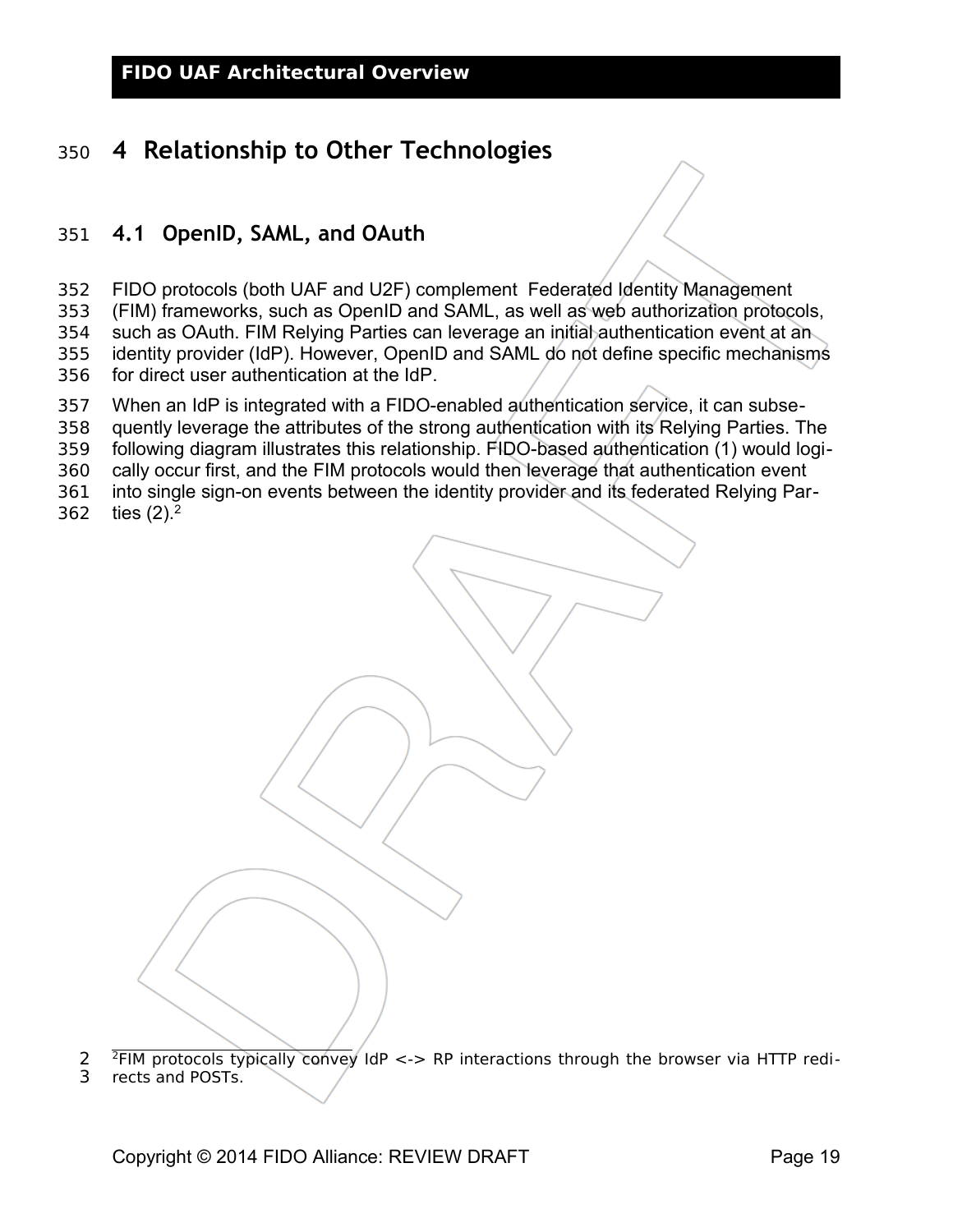

Figure 4.1: FIDO UAF & Federated Identity Frameworks

# <span id="page-19-0"></span>**4.2 OATH, TCG, PKCS#11, and ISO 24727** 364

- These are either initiatives (OATH, Trusted Computing Group (TCG)), or industry stan-365
- dards (PKCS#11, ISO 24727). They all share an underlying focus on hardware authenticators. 366 367
- PKCS#11 and ISO 24727 define smart-card-based authenticator abstractions. 368
- TCG produces specifications for the Trusted Platform Module, as well as networked 369
- trusted computing. 370
- OATH, the "Initiative for Open AuTHentication", focuses on defining symmetric key pro-371
- visioning protocols and authentication algorithms for hardware One-Time Password (OTP) authenticators. 372 373
- The FIDO framework shares several core notions with the foregoing efforts, such as an 374
- authentication abstraction interface, authenticator attestation, key provisioning, and au-375
- thentication algorithms. FIDO's work will leverage and extend some of these specifica-376
- tions. 377